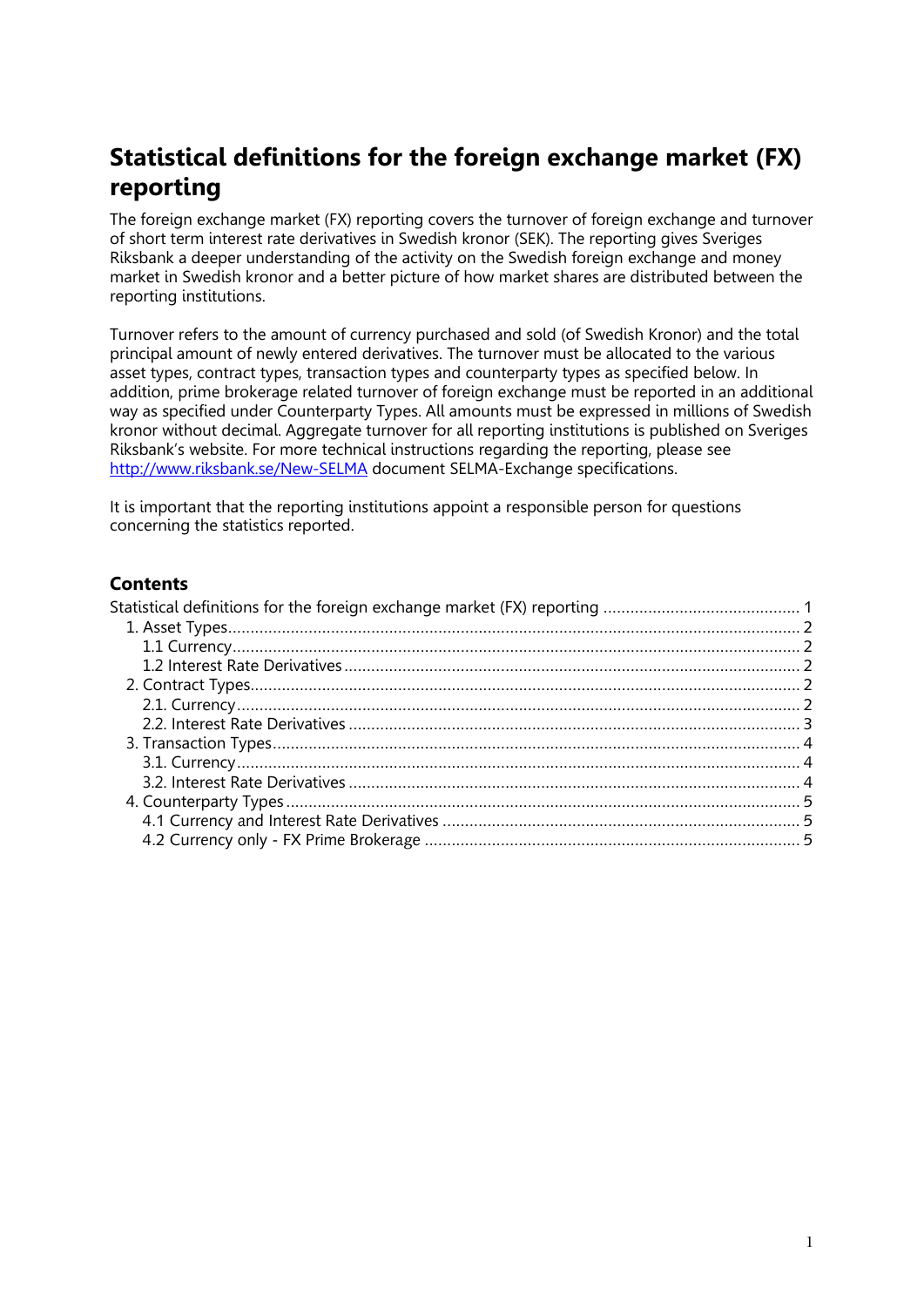### <span id="page-1-0"></span>**1. Asset Types**

The assets are divided into two main categories: currency and interest rate derivatives. The latter is restricted to those derivatives where all legs are exposed to interest rates in only one currency (Swedish kronor). Thus it excludes contracts with exposure to more than one currency (e.g. FXswaps and cross-currency swaps) which are to be reported under the currency category.

### <span id="page-1-1"></span>1.1 Currency

### **SEK/EUR:**

Foreign exchange transactions between Swedish krona (SEK) and euro (EUR).

### **SEK/USD:**

Foreign exchange transactions between Swedish krona (SEK) and US dollar (USD).

### **SEK/OTH:**

Foreign exchange transactions between Swedish krona (SEK) and other currencies except EUR and USD.

### <span id="page-1-2"></span>1.2 Interest Rate Derivatives

### **FRA:**

Forward rate agreements (FRAs) on deposits in Swedish kronor. All FRAs (are to be reported regardless of maturity and construction, including standardised/non-standardised and cleared/non-cleared FRAs.

### **STINA Swap:**

Short-term interest-rate swaps, denominated in Swedish kronor, with a maturity of up to and including one year. Generally, these swaps have the STIBOR T/N interest rate as basis for the floating leg and are therefore called STINA swaps (Stockholm Tomnext Interbank Average) swaps. Only new swaps are to be reported. Note that only the fixed interest rate leg of the swap is to be reported.

### **RIBA Future:**

RIBA Future is a cash-settled futures contract based on the Riksbank's repo rate, denominated in Swedish kronor.

### <span id="page-1-3"></span>**2. Contract Types**

### <span id="page-1-4"></span>2.1. Currency

Turnover of currency is to be broken down into the following contract types:

### **Spot:**

Spot transactions involving the exchange of two currencies at a rate agreed on the trade date and delivery (cash settlement) within two business days (t+2). Please note that the spot legs of swaps should not be included among spot transactions but are to be reported as swap transactions even when they are for settlement within two days (i.e. spot transactions should exclude "tomorrow/next day" transactions).

### **Outright Forward:**

Outright forward transactions involving the exchange of two currencies at a rate agreed on the trade date and delivery (cash settlement) at some time in the future (more than two business days later). This category also includes forward foreign exchange agreement transactions (FXA), non-deliverable forwards and other forward contracts for differences, e.g. uneven swaps.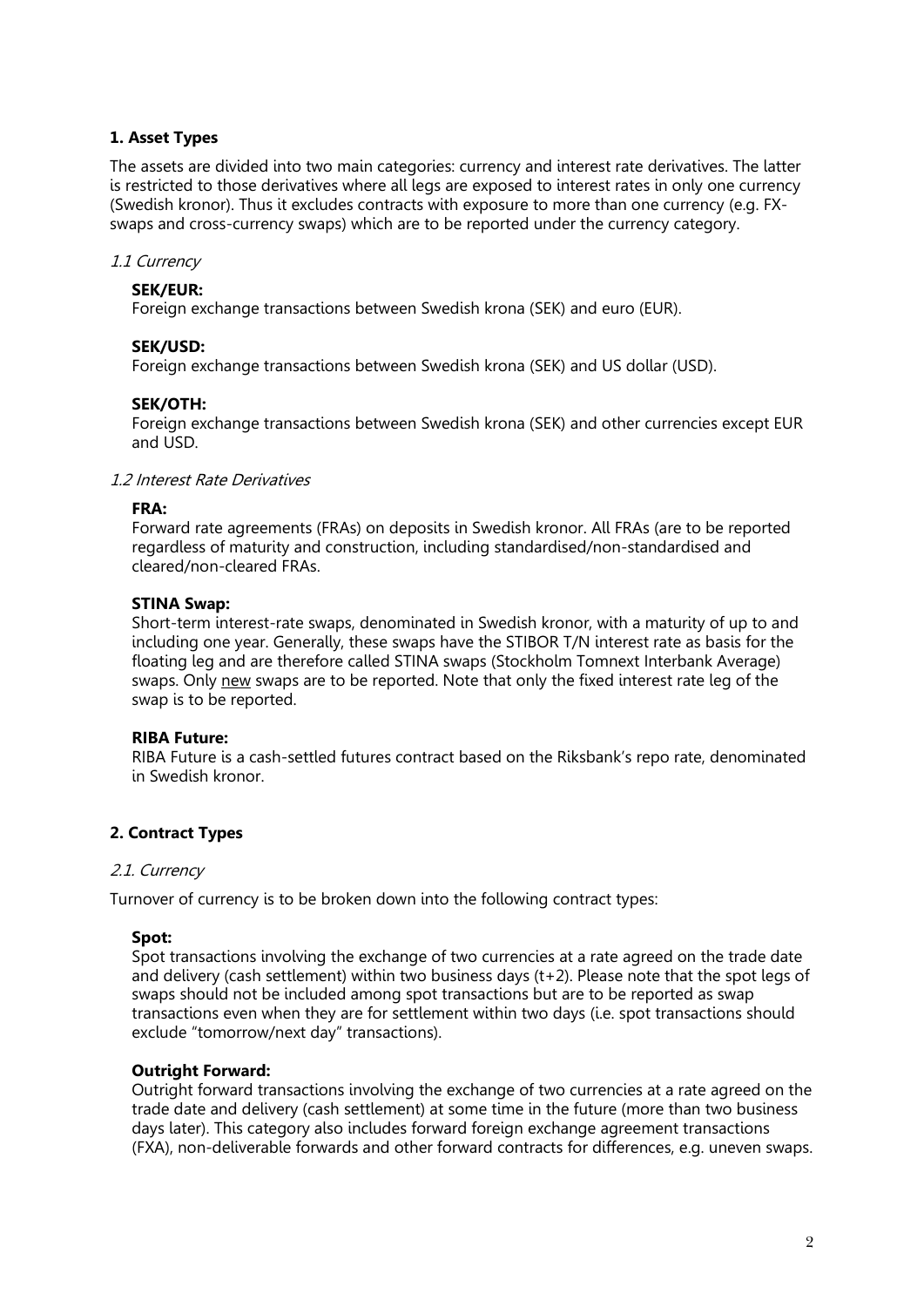### **Short Swap:**

FX-swap transactions where the long leg is maximum trade date  $+2$  days (t+2). For more information, see FX Swap below.

### **FX Swap:**

FX-swap transactions where the long leg is trade date  $+3$  days (t+3) or longer.

FX-swap transactions involve the actual exchange of two currencies on a specific date at a rate agreed at the time of the conclusion of the contract (the short leg), and a reverse exchange of the same two currencies at a date further in the future at a rate (generally different from the rate applied to the short leg) agreed at the time of the contract (the long leg). Turnover of FX swaps are to be divided into "Short-Swap" and "FX Swap" based on the maturity of the long leg in the swap. This category also includes cross currency basis swaps in which counterparties commit to exchange streams of interest payments in different currencies for an agreed period of time and/or to exchange principal amounts in different currencies at a pre-agreed exchange rate at maturity.

Please note that both legs of FX swap transactions are always required to be reported as either Short Swap or FX Swap. It is accordingly not a matter of categorising the short leg in swap as a "Short Swap" and the long leg in the same swap transaction as an "FX Swap" or to categorise the short leg as a spot transaction and the long leg as a forward transaction.

### Example:

A FX Swap transaction where a reporter purchases 100 million SEK for 10 million USD with a Swedish Customer and agrees to sell back 99 million SEK and receive 10 million USD in 3 months should be reported as:

Asset type: SEK/EUR Contract Type: FX Swap Transaction type: Purchased Counterparty type: Swedish Customer Amount: 100

Asset type: SEK/EUR Contract Type: FX Swap Transaction type: Sold Counterparty type: Swedish Customer Amount: 99

### **Option:**

Option contracts that gives the right to buy or sell a currency against another currency at a specified exchange rate during a specified period. This category also includes exotic currency options such as average rate options and barrier options.

In addition, other short-term interest rate derivatives with a maturity of up to and including one year, denominated in Swedish kronor, not captured in the FRA, STINA Swap or RIBA Future categories should be reported under this category. This includes interest rate swaptions, caps, floors, collars and corridors.

### <span id="page-2-0"></span>2.2. Interest Rate Derivatives

Turnover of derivatives is not to be allocated by contract type.

**- :** Not Applicable.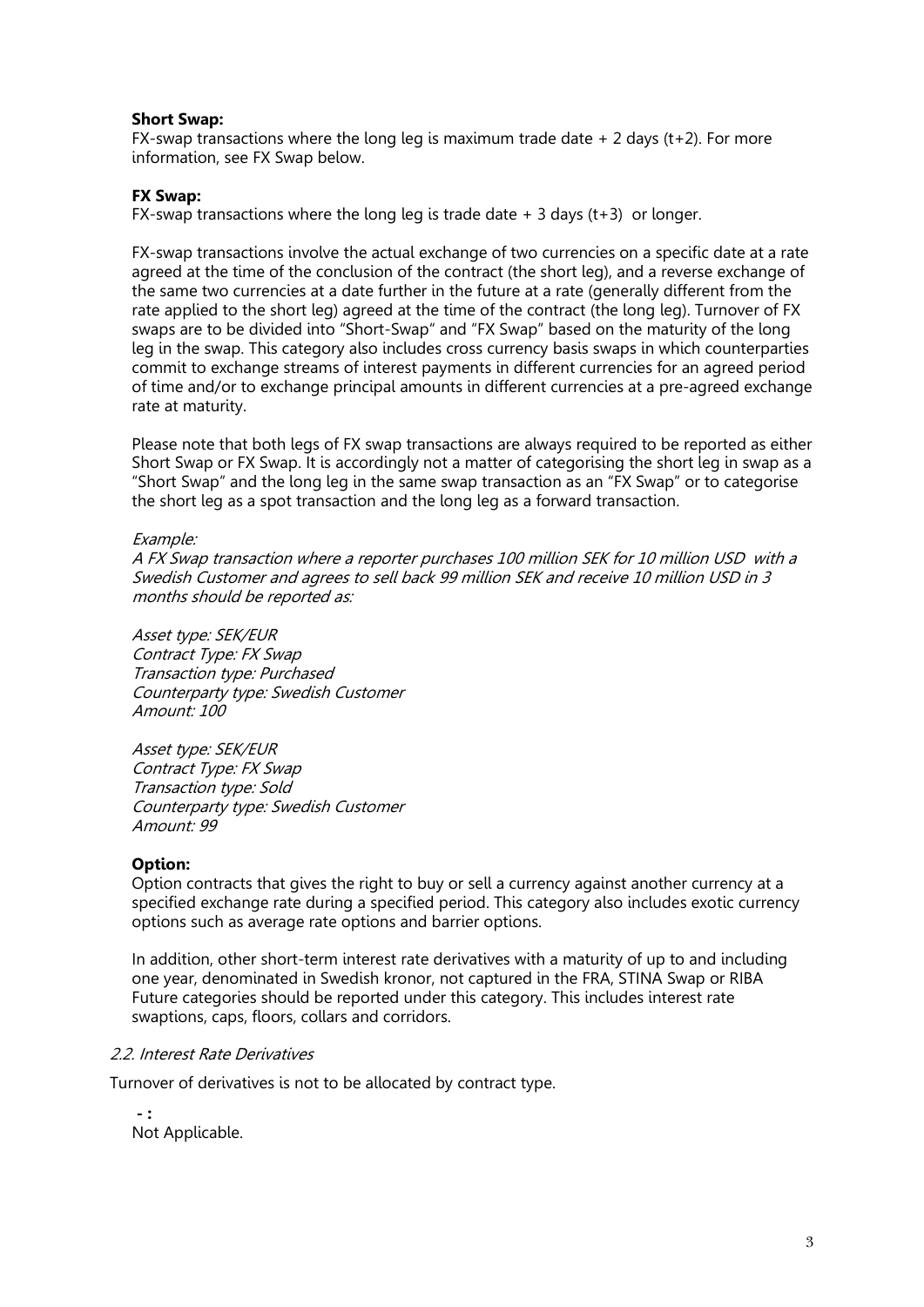### <span id="page-3-0"></span>**3. Transaction Types**

### <span id="page-3-1"></span>3.1. Currency

Turnover in the currency pairs SEK/EUR, SEK/USD and SEK/OTH is to be split into purchased and sold currency as follows:

### **Purchased Currency:**

Foreign currency purchased for Swedish kronor from a counterparty by the reporter.

### **Sold Currency:**

Foreign currency sold for Swedish kronor to a counterparty by the reporter.

### <span id="page-3-2"></span>3.2. Interest Rate Derivatives

Turnover in FRAs and RIBA futures is to be split into purchased and sold as follows:

### **Purchased:**

The reporter having purchased the contract from a counterparty, meaning that the reporter will make a profit if the fixing rate at maturity is higher than the agreed interest rate in the contract (i.e. long position in the fixing rate).

### **Sold:**

The reporter having sold the contract to a counterparty, meaning that the reporter will make a profit if the fixing rate at maturity is lower than the agreed interest rate in the contract (i.e. short position in the fixing rate).

Turnover in STINA swaps is to be split into pay and receive as follows:

**Pay:**

The reporter paying fixed interest rate to a counterparty.

#### **Receive:**

The reporter receiving fixed interest rate from a counterparty.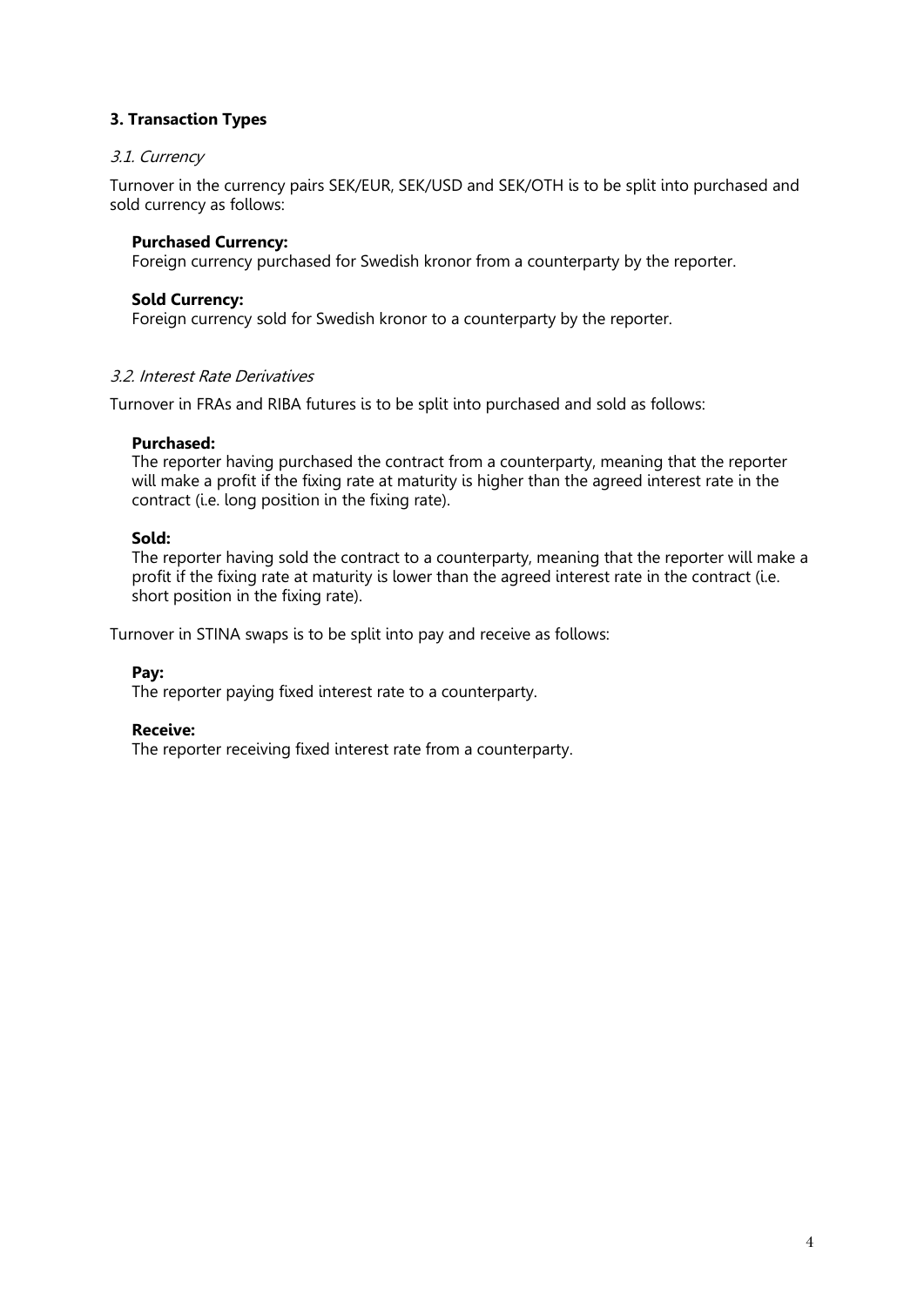## <span id="page-4-0"></span>**4. Counterparty Types**

### <span id="page-4-1"></span>4.1 Currency and Interest Rate Derivatives

Counterparty types refer to the type of counterparty the reporter has traded with. The counterparty is to be categorised as Reporter or Other Market Maker if acting as market maker. Otherwise it should be categorized as Swedish Customer or Non-Swedish Customer. A particular organization may have different functions that fall under different counterparty types. For example, an Interbank Dealer should be seen as market maker whereas an Asset Manager or Propriety Trader should be seen as a customer. Transactions with banks ALM department<sup>[1](#page-4-3)</sup> should be reported as customer transactions. This includes internal trades with the reporting institutions ALM department. Other internal trades are not to be reported at all.<sup>[2](#page-4-4)</sup>

### **Reporter**:

The Riksbank's Counterparties in Foreign Exchange Transactions are defined as Reporters. For an updated list of reporters, see [www.riksbank.se.](http://www.riksbank.se/) The list can be found under Monetary Policy/Reporting SELMA/Documentation.

### **Other Market Maker:**

Market makers that are not Reporters. These are mainly large investment banks actively buying and selling currency and derivatives. In addition, transactions with brokers, such as ICAP, Tullet Prebon and Martin Brokers should be reported under this category as well.

### **Swedish Customer**:

Customers located in Sweden<sup>[3](#page-4-5)</sup>. This also functions as a general category for counterparties in Sweden. That means all counterparties not categorised as Reporter or Other Market Maker.

#### **Non-Swedish Customer**:

Customers located outside of Sweden<sup>3</sup>. This also functions as a general item for counterparties outside of Sweden. That means all counterparties not categorised as Reporter or Other Market Maker.

### **Sveriges Riksbank:**

The counterparty in the transaction is the Swedish central bank, the Riksbank.

### <span id="page-4-2"></span>4.2 Currency only - FX Prime Brokerage

Given the importance of prime brokered transactions in foreign exchange markets and its impact on the size of the reported turnover aggregates, turnover "of which prime brokered" must be reported separately to capture the amount of foreign exchange turnover that is attributed to trades conducted via FX prime brokerage relationships. Prime brokers are defined as institutions (usually large and highly-rated banks) facilitating trades for their clients (often institutional funds, hedge funds and other proprietary trading firms). Prime brokers enable their clients to conduct trades, subject to credit limits, with a group of predetermined third-party banks in the prime broker's name. This may also involve granting the client access to electronic platforms that are traditionally available only to large dealers. In an FX prime brokerage relationship, the client trade is normally "given up" to the prime broker, who is interposed between the third-party bank and the client and therefore becoming the counterparty to both legs of the trade.

<span id="page-4-3"></span> $1$  ALM department means the department that manages the balance sheet of the bank, i.e., manages the duration and refinancing risks, and the bank's securities investment portfolio.

<span id="page-4-4"></span> $2$  Other internal trades include trades between the government bond, swap, option and credit trading units of the reporter.

<span id="page-4-5"></span> $3$  The country of legal incorporation determines a customer's location. For branches, the customer's location is determined by the country of incorporation of its head office..